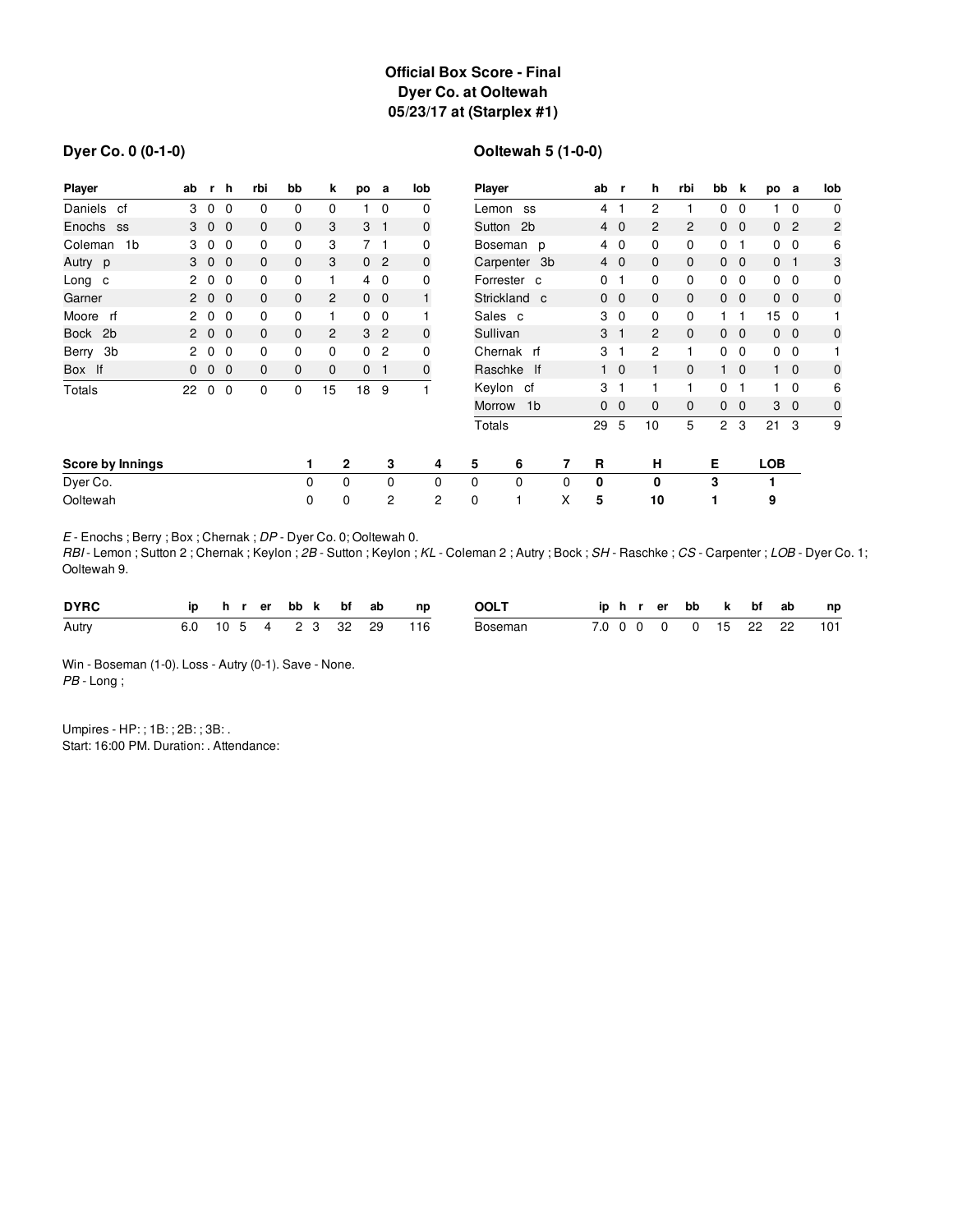## **S c o rin g In nin g s - Fin al Dyer Co. at Ooltewah 0 5 / 2 3 /1 7 a t ( S ta r ple x # 1 )**

| Score by Innings | $\sim$ 2 | $\overline{\mathbf{3}}$ | 4 5 |   | -6 |     | R | н  | LOB |
|------------------|----------|-------------------------|-----|---|----|-----|---|----|-----|
| Dyer Co.         |          | 0                       |     |   | 0  |     | 0 |    |     |
| Ooltewah         |          | $\mathcal{P}$           |     | 0 |    | X — | 5 | 10 |     |

Dyer Co. starters: Ooltewah starters: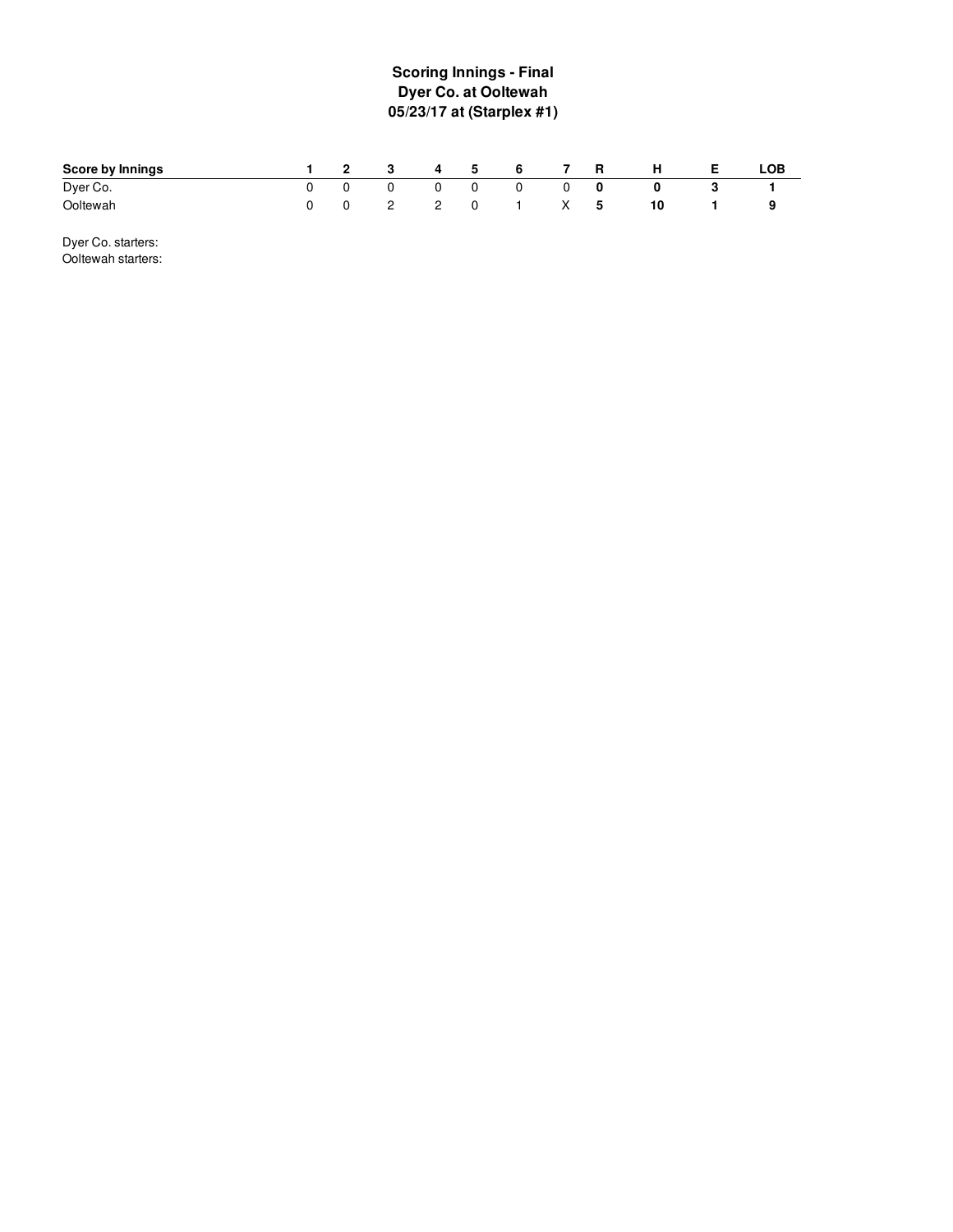#### **Play By Play (Full) - Final Dyer Co. at Ooltewah 05/23/17 at (Starplex #1)**

| Score by Innings | ົ | $\mathbf{3}$  | 4 | 5 | 6 |   | <b>R</b> | H | LOB |
|------------------|---|---------------|---|---|---|---|----------|---|-----|
| Dyer Co.         |   |               |   |   | 0 |   |          |   |     |
| Ooltewah         |   | $\mathcal{P}$ |   |   |   | x | b        |   |     |

Dyer Co. starters: Ooltewah starters:

DYRC 1st - Daniels, #10 grounded out to 2B, (ground ball) [S Sutton, H Morrow]; Enochs, #2 struck out swinging [Boseman, #25]; Coleman, #55 struck out looking [Boseman, #25]; R, H, E, LOB.

OOLT 1st - Lemon, #2 grounded out to 3B, (ground ball) [C Berry, R Coleman]; Sutton, #22 grounded out to P, (ground ball) [S Autry, R Coleman]; Boseman, #25 grounded out to 2B, (ground ball) [A Bock, R Coleman]; R, H, E, LOB.

DYRC 2nd - Autry, #28 struck out swinging [Boseman, #25]; Long, #11 struck out swinging [Boseman, #25]; Garner, #14 struck out swinging [Boseman, #25]; R, H, E, LOB.

OOLT 2nd - Carpenter, #5 grounded out to SS, (ground ball) [L Enochs, R Coleman]; Sales, #9 flied out to CF, (fly ball) [T Daniels]; Sullivan, #14 grounded out to 2B, (ground ball) [A Bock, R Coleman]; R, H, E, LOB.

DYRC 3rd - Moore, #23 struck out swinging [Boseman, #25]; Bock, #9 struck out looking [Boseman, #25]; Berry, #4 flied out to SS, (fly ball) [T Lemon]; R, H, E, LOB.

OOLT 3rd - Chernak, #21 singled to CF, (hard ground ball) [T Daniels]; Raschke, #4 sacrificed [S Autry, A Bock] A Chernak advanced to 2nd; **Keylon, #7 doubled to LF, (fly ball) [E Box] A Chernak scored;** Lemon, #2 singled to 3B, (bunt) [C Berry] A Keylon advanced to 3rd; Lemon, #2 stole 2nd; Sutton, #22 singled to LF, (line drive) [E Box] A Keylon scored, T Lemon advanced to 3rd; Boseman, #25 flied out to 1B, (popup) [R Coleman]; Sutton, #22 stole 2nd; Carpenter, #5 flied out to 2B, (popup) [A Bock]; R, H, E, LOB.

DYRC 4th - Daniels, #10 grounded out to 2B, (ground ball) [S Sutton, H Morrow]; Enochs, #2 struck out swinging [Boseman, #25]; Coleman, #55 struck out swinging [Boseman, #25]; R, H, E, LOB.

OOLT 4th - Sales, #9 walked [Autry, #28]; Lineup: Sub M Forrester, #1 Pinch Running for C Sales, #9 (Catcher); Sullivan, #14 singled to CF, (fly ball) [T Daniels] M Forrester advanced to 2nd; Forrester, #1 advanced to 3rd on passed ball; Sullivan, #14 advanced to 2nd on last play; Chernak, #21 reached on error by SS [L Enochs] to SS, (fly ball) [L Enochs]; **Forrester, #1 scored on last play;** Sullivan, #14 stole 3rd; Chernak, #21 stole 2nd; Lineup: Sub M Strickland, #8 for M Forrester, #1 (Catcher); Lineup: Sub C Sales, #9 for M Strickland, #8 (Catcher); Raschke, #4 walked [Autry, #28]; Keylon, #7 struck out swinging [Autry, #28]; Lemon, #2 singled to LF, (ground ball) [E Box] T Sullivan scored, A Chernak advanced to 3rd, J **Raschke advanced to 2nd;** Sutton, #22 reached on fielder's choice to 1B, (ground ball) [R Coleman, L Long] A Chernak out at home, J Raschke advanced to 3rd, T Lemon advanced to 2nd; Boseman, #25 flied out to SS, (popup) [L Enochs]; R, H, E, LOB.

DYRC 5th - Autry, #28 struck out swinging [Boseman, #25]; Long, #11 reached on error by RF [A Chernak] to RF, (line drive) [A Chernak]; Long, #11 advanced to 2nd on last play; Garner, #14 struck out swinging [Boseman, #25]; Moore, #23 flied out to CF, (fly ball) [A Keylon]; R, H, E, LOB.

OOLT 5th - Carpenter, #5 reached on error by LF [E Box] to LF, (fly ball) [E Box]; Carpenter, #5 caught stealing 2nd [E Box, A Bock]; Sales, #9 flied out to SS, (popup) [L Enochs]; Sullivan, #14 singled to CF, (fly ball) [T Daniels]; Chernak, #21 singled to 3B, (ground ball) [C Berry] T Sullivan advanced to 2nd; Raschke, #4 singled to LF, (hard ground ball) [E Box] T Sullivan advanced to 3rd, A Chernak advanced to 2nd; Keylon, #7 flied out to SS, (popup) [L Enochs]; R, H, E, LOB.

DYRC 6th - Bock, #9 struck out swinging [Boseman, #25]; Berry, #4 flied out to LF, (fly ball) [J Raschke]; Daniels, #10 grounded out to 3B, (ground ball) [M Carpenter, H Morrow]; R, H, E, LOB.

OOLT 6th - Lemon, #2 reached on error by 3B [C Berry] to 3B, (bunt) [C Berry]; Sutton, #22 doubled to CF, (fly ball) [T Daniels] T Lemon advanced to 3rd; Lemon, #2 advanced to home on throw; Boseman, #25 struck out swinging [Autry, #28]; Carpenter, #5 grounded out to 3B, (ground ball) [C Berry, R Coleman] S Sutton advanced to 3rd; Sales, #9 struck out swinging [Autry, #28];